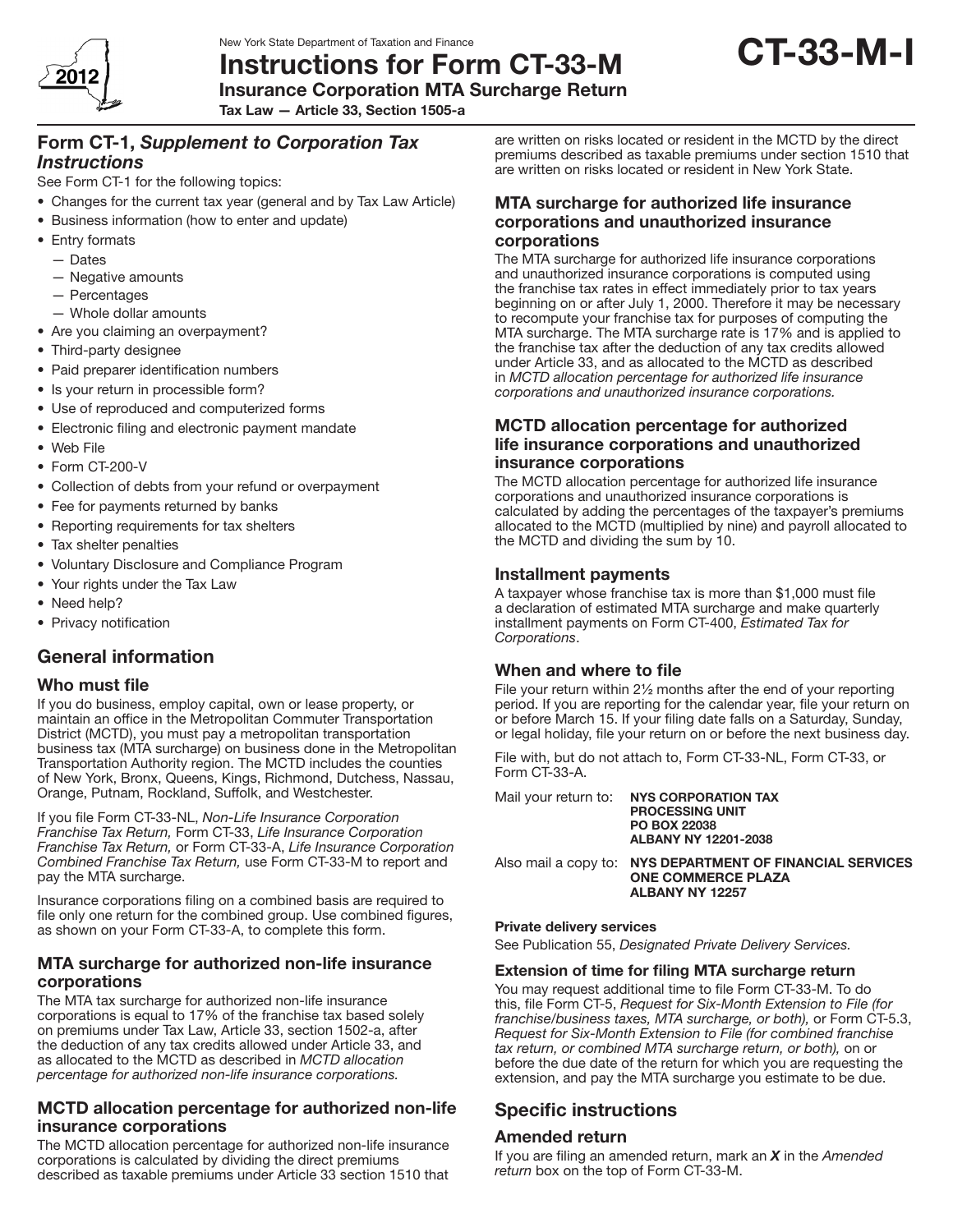#### Page 2 of 4 CT-33-M-I (2012)

If you file an amended federal return, you must file an amended New York State return within 90 days (120 days if filing an amended combined return) thereafter.

For amended returns based on changes by the Internal Revenue Service (IRS) — If any of the taxable income amounts listed here have been changed or corrected by a final determination of the Commissioner of Internal Revenue, you must file an amended return reflecting the federal changes within 90 days (120 days if filing an amended combined return) of the final federal determination. For a definition of final determination, see New York Code, Rules, and Regulations (NYCRR), Title 20, section 6-1.3(b).

- Life insurance company taxable income (which includes, in the case of a stock life insurance company that has an existing policyholders surplus account, the amount of direct and indirect distributions during the tax year to shareholders from such account)
- Taxable income of a partnership
- Taxable income or alternative minimum taxable income of any taxpayer

You must attach a copy of federal Form 4549, *Income Tax Examination Changes,* to your amended return.

If you filed as part of a consolidated group for federal tax purposes but on a separate basis for New York State tax purposes, you must submit a statement indicating the changes that would have been made if you had filed on a separate basis for federal tax purposes.

For credits or refunds based upon carryback of a net operating loss (NOL) or operations loss — To claim a credit or refund resulting from the carryback of an NOL, an operations loss, or alternative net operating loss (ANOL) to a prior year, file an amended return within 90 days (120 days if filing an amended combined return) from the date of the document indicating approval of the federal refund or credit.

You must attach the following to your amended return:

- federal claim Form 1139, *Corporation Application for Tentative Refund,* amended federal Form 1120-L, *U.S. Life Insurance Company Income Tax Return,* or amended federal Form 1120-PC, *U.S. Property and Casualty Insurance Company Income Tax Return*;
- a copy of the New York State return for the loss year; and
- proof of federal refund approval, *Statement of Adjustment to Your Account*.

For credits or refunds of corporation tax paid — To claim any refund type that requires an amended return, other than an NOL or operations loss carryback (see *For credits or refunds based upon carryback of a net operating loss (NOL) or operations loss)*, file an amended New York State return for the year being amended and, if applicable, attach a copy of the claim form filed with the IRS (usually amended Form 1120-L or 1120-PC) and proof of federal refund approval, *Statement of Adjustment to Your Account*.

The amended return must be filed within three years of the date the original return was filed or within two years of the date the tax was paid, whichever is later. If you did not file an original return, you must make the request within two years of the date the tax was paid. However, a claim for credit or refund based on a federal change must be filed within two years from the time the amended return reporting the change or correction was required to be filed (see *For amended returns based on changes by the Internal Revenue Service (IRS))*. For additional limitations on credits or refunds, see Tax Law, Article 27, section 1087.

Erroneously paid or illegally or unconstitutionally imposed retaliatory taxes or other charges – If after exhaustion of all further judicial review, there is a final determination by competent authority that a refund or credit is due for retaliatory taxes or other charges imposed or assessed by another state, and a credit against New York State tax was allowed under Tax Law, Article 33, section 1511(c) for such taxes or charges, then the final determination, along with the amount to be refunded or credited, must be reported within 90 days of its issuance.

# Reporting period

Use this tax return for calendar year 2012 and fiscal years that begin in 2012 and end in 2013.

You can also use the 2012 return if:

- you have a tax year of less than 12 months that begins and ends in 2013, and
- the 2013 return is not yet available at the time you are required to file the return.

In this case you must show your 2013 tax year on the 2012 return and take into account any tax law changes that are effective for tax years beginning after December 31, 2012.

All filers must complete the beginning and ending tax year boxes in the upper right corner on page 1 of the form.

### Important identifying information

For us to process your corporation tax forms, it is important that we have the necessary identifying information. Enter your employer identification number and file number. If you use a paid preparer or accounting firm, make sure they use your complete and accurate identifying information when completing all forms.

### Line instructions

**Line**  $A$   $-$  Make your check or money order payable in United States funds. We will accept a foreign check or foreign money order only if payable through a United States bank or if marked *Payable in U.S. funds.*

### Computation of MCTD allocation percentage

#### Authorized non-life insurance corporations MCTD allocation percentage

Life insurance corporations and unauthorized insurance corporations skip lines 1a, 1b, and 2.

Lines 1a, 1b, and 2 - If all your direct premiums described as taxable premiums under section 1510 are written on risks located or resident in the 12 counties of the MCTD, skip lines 1a and 1b and enter *100* on line 2. Otherwise, compute your MCTD allocation percentage by completing lines 1a, 1b, and 2.

Line 1b - Enter your direct premiums described as taxable premiums under section 1510 that are written on risks located or resident in the MCTD. Also, include premiums written, procured, or received in the MCTD on business that cannot be specifically assigned as located or resident in an area outside the MCTD, or in another state(s). However, in the case of special risk premiums, include only those premiums written, procured, or received in the MCTD on property or risks located or resident in the MCTD.

#### Life insurance corporations and unauthorized insurance corporations MCTD allocation percentage

Authorized non-life insurance corporations skip lines 3a through 9.

Lines 3a through 9 - If all of your New York State business is within the 12 counties of the MCTD, skip lines 3a through 8 and enter *100* on line 9. Otherwise, compute your MCTD allocation percentage by completing lines 3a through 9.

Life insurance corporations and unauthorized insurance corporations taxable under Article 33 that are filing on a combined basis must use a combined MCTD allocation percentage.

Line 3b — Determine MCTD premiums included on line 3a using the same principles set out in Tax Law, Article 33, sections 1504(a) and (b) to determine New York State premiums.

Line 6b — Determine MCTD wages included on line 6a using the same principles set out in Tax Law section 1504(a) to determine New York State wages, salaries, commissions, and other compensation.

Line 9 — If the MCTD premium factor is missing from line 4, the MCTD allocation percentage is the MCTD wage factor percentage on line 7. If the MCTD wage factor is missing from line 7, the MCTD allocation percentage is the MCTD premiums factor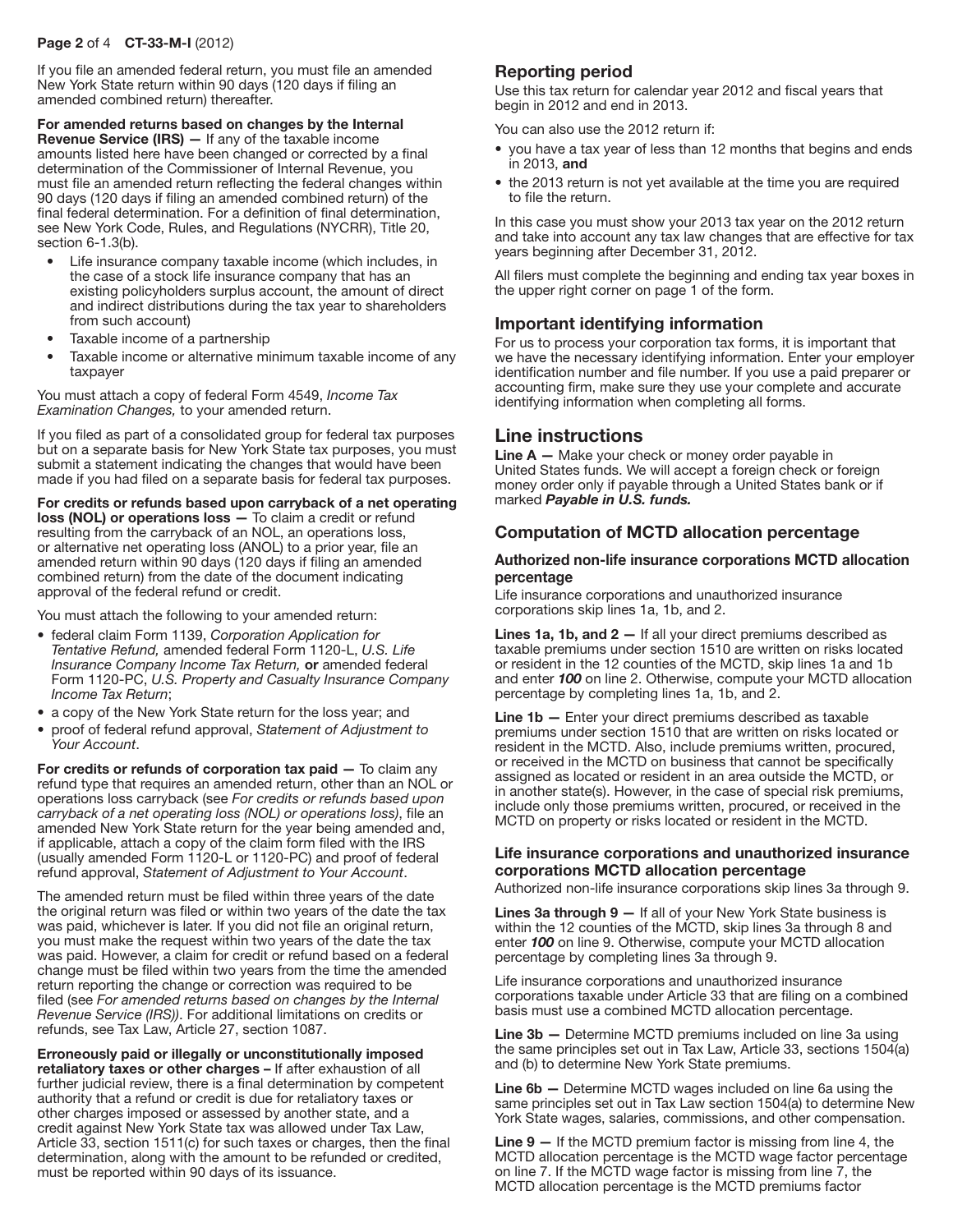percentage on line 4. A factor is missing if both its numerator and denominator are zero. If the numerator is zero and the denominator has a positive figure, the factor has an allocation value of 0% and this percentage is included in the computation of the MCTD allocation percentage.

### Computation of MTA surcharge

Line 10 – Enter the amount from Form CT-33, line 13, or Form CT-33-A, line 17 unless you meet all of the following criteria:

- the tax on Form CT-33, line 11, or Form CT-33-A, line 15, is equal to the tax on Form CT‑33, line 9c or Form CT‑33‑A, line 13; and
- the tax on Form CT-33 or CT-33-A, line 1 is larger than each of the taxes on line 2, line 3, and line 4 of that form; and
- the tax from Form CT-33, line 7, or CT-33-A, line 8, is larger than the floor limitation on tax on Form CT‑33, line 8 or Form CT‑33‑A, line 9.

If you meet the criteria, complete *Worksheet.*

| Worksheet-                                                                                                                                                                                           |     |
|------------------------------------------------------------------------------------------------------------------------------------------------------------------------------------------------------|-----|
| Recomputation of tax for insurance companies when<br>franchise tax base is on entire net income (ENI) and not<br>the section 1505(b) floor limitation or the section 1505(a)(2)<br>limitation on tax |     |
| A. Allocated ENI (enter amount from Form CT-33,                                                                                                                                                      |     |
|                                                                                                                                                                                                      |     |
|                                                                                                                                                                                                      | .09 |
| C. Recomputed tax on ENI (multiply line A by                                                                                                                                                         |     |
| D. Allocated subsidiary capital tax (enter<br>amount from line 5 of Form CT-33 or CT-33-A)  D.                                                                                                       |     |
| E. Total tax on premiums (enter amount from<br>Form CT-33, line 6, or CT-33-A, line 7)  E.                                                                                                           |     |
| F. Tax before empire zone (EZ) and zone equivalent<br>area (ZEA) tax credits (add lines C, D, and E) F.                                                                                              |     |
| G. EZ and ZEA tax credits claimed<br>(enter amount from Form CT-33, line 9b,                                                                                                                         |     |
| H. Tax after EZ and ZEA tax credits<br>(subtract line G from line F)  H.                                                                                                                             |     |
| Combined minimum tax for subsidiaries<br>L.<br>(Form CT-33 filers enter 0: Form CT-33-A filers<br>enter the amount from line 12 of that form)  1.                                                    |     |
| J. Total tax after EZ and ZEA tax credits                                                                                                                                                            |     |
| K. Section 1505(a)(2) limitation on tax<br>(enter amount from Form CT-33, line 10,                                                                                                                   |     |
| L. Recomputed New York State franchise tax<br>(authorized life insurance corporations enter<br>amount from line J or K, whichever is less;<br>unauthorized insurance corporations enter amount       |     |
| M. Tax credits (enter amount from Form CT-33,<br>line 12, or CT-33-A, line 16)  M.                                                                                                                   |     |
| N. Net recomputed New York State franchise<br>tax (subtract line M from line L; enter                                                                                                                |     |
| here and on Form CT-33-M, line 10)  N.                                                                                                                                                               |     |

Line 13 – Insurance corporations organized or domiciled in New York State may claim a credit on this line for 90% (.9) of retaliatory taxes paid to other states for the privilege of doing business in those states, resulting from the imposition of the MTA surcharge for the current tax year. Enter the smaller of 90% of retaliatory taxes paid during the current tax year attributable to the current tax year's MTA surcharge or the amount of MTA surcharge shown on line 12. Attach computation. Enter *0* if you are not claiming a retaliatory tax credit. To claim a refund for retaliatory

taxes paid during the current tax year as a result of the imposition of the MTA surcharge for previous periods, see lines 29 through 38.

Line 15b - If you did not file Form CT-5 or Form CT-5.3, and your franchise tax on line 7 of Form CT‑33-NL, line 13 of Form CT-33, or line 17 of Form CT-33-A exceeds \$1,000, then you must pay a mandatory first installment on line 15b.

Authorized life insurance corporations: Enter 40% (.4) of the MTA surcharge shown on line 14 of Form CT‑33-M.

Authorized non-life insurance corporations: If your franchise tax on line 7 of Form CT-33-NL exceeds \$1,000, but does not exceed \$100,000, enter 25% (.25) of the MTA surcharge shown on line 14 of Form CT-33-M. If your franchise tax on line 7 of Form CT-33-NL exceeds \$100,000, enter 40% (.4) of the MTA surcharge shown on line 14 of Form CT-33-M.

Unauthorized insurance corporations: If line 13 of Form CT-33 is more than \$1,000, but less than or equal to \$100,000, enter 25% (.25) of the tax shown on line 14 of Form CT-33-M. If line 13 of Form CT-33 is more than \$100,000, enter 40% (.4) of the tax shown on line 14 of Form CT-33-M.

If included in a combined group consisting of:

- only unauthorized life insurance corporations and line 17 of Form CT-33-A is more than \$1,000, but less than or equal to \$100,000, enter 25% (.25) of the tax shown on line 14 of Form CT-33-M. If line 17 of Form CT-33-A is more than \$100,000, enter 40% (.4) of the tax shown on line 14 of Form CT-33-M.
- both authorized life insurance corporations and unauthorized insurance corporations, and line 17 of Form CT-33-A is more than \$1,000, but less than or equal to \$100,000, multiply that portion of line 14 of Form CT-33-M that is attributable to unauthorized insurance corporations by 25% (.25) and multiply that portion of line 14 that is attributable to authorized life insurance corporations by 40% (.4). Add the results and enter the total amount. If line 17 of Form CT-33-A is more than \$100,000, enter 40% (.4) of the tax shown on line 14 of Form CT-33-M.

Line 19 — Form CT-222, *Underpayment of Estimated Tax by a Corporation,* is filed by a corporation to inform the Tax Department that the corporation meets one of the exceptions to reduce or eliminate the underpayment of estimated tax penalty pursuant to Tax Law, Article 27, section 1085(d).

Line 20 – If you do not pay the MTA surcharge on or before the original due date (without regard to any extension of time), you must pay interest on the amount of the underpayment from the original due date to the date paid. Exclude from the interest computation any amount shown on line 15a or 15b, first installment of estimated tax for next period.

Line 21 — Compute additional charges for late filing and late payment on the amount of MTA surcharge required to be shown on the return after deduction of any payment made on or before the due date (with regard to any extension of time for filing). Exclude from the penalty computation any amount shown on line 15a or 15b, first installment of estimated tax for next period.

- A. If you do not file a return when due or if your request for extension is invalid, add to the MTA surcharge 5% per month up to 25% (section 1085(a)(1)(A)).
- B. If you do not file a return within 60 days of the due date, the addition to the MTA surcharge in item A above cannot be less than the smaller of \$100 or 100% of the amount required to be shown as the MTA surcharge (section 1085(a)(1)(B)).
- C. If you do not pay the MTA surcharge shown on a return, add to the MTA surcharge ½% per month up to 25% (section 1085(a)(2)).
- D. The total of the additional charges in items A and C above may not exceed 5% for any one month except as provided for in item B above (section 1085(a)).

If you think you are not liable for these additional charges, attach a statement to your return explaining the delay in filing, payment, or both (section 1085).